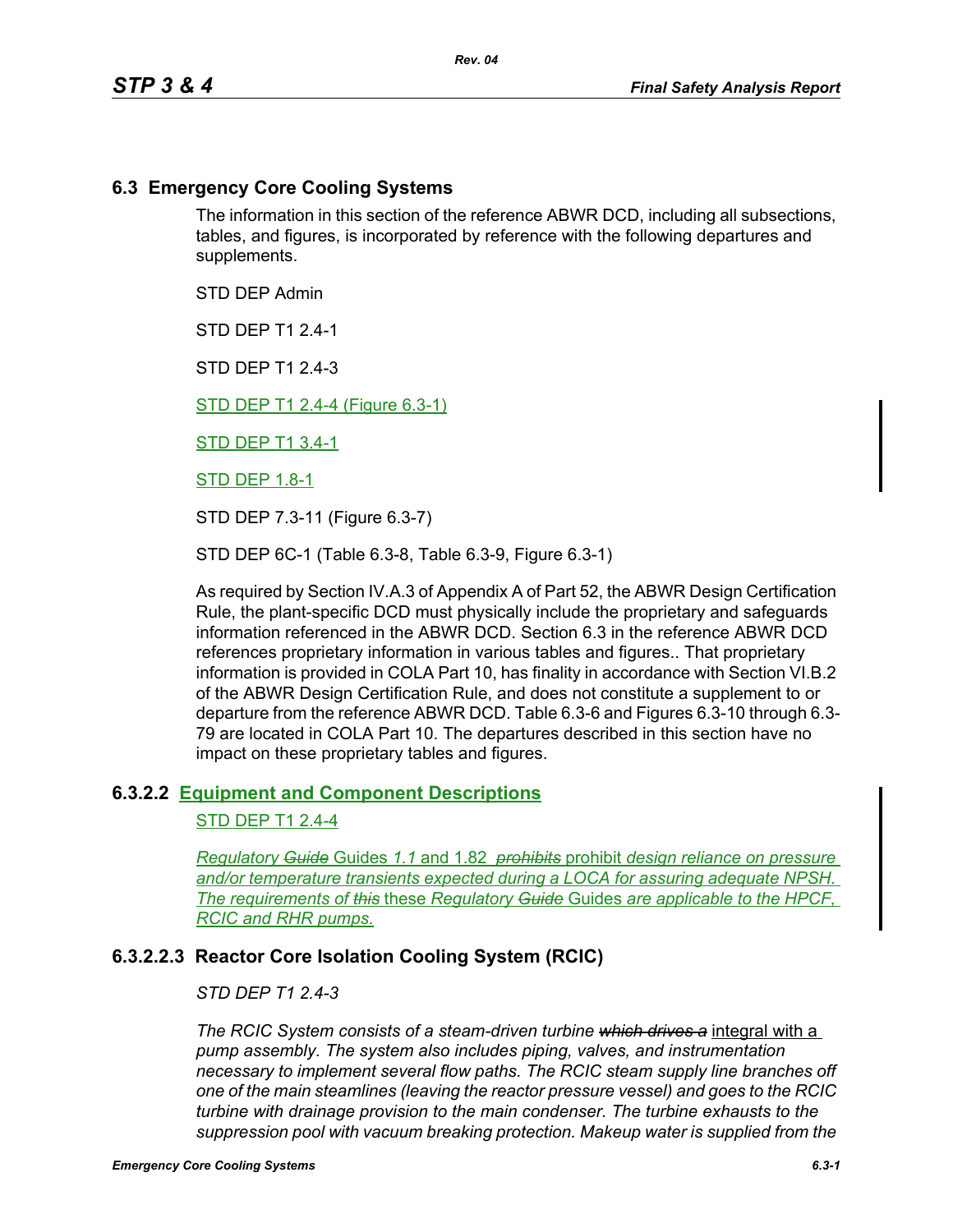*CST and the suppression pool with the preferred source being the CST. RCIC pump discharge lines include the main discharge line to the feedwater line, a test return line to the suppression pool, a minimum flow bypass line to the pool*suppression pool*,and a cooling water supply line to auxiliary equipment. The piping configuration and instrumentation is shown in Figure 5.4-8. The process diagram is given in Figure 5.4-9.*

# **6.3.2.2.4 Residual Heat Removal System (RHR)**

# STD DEP T1 2.4-1

*In the shutdown cooling mode, with the pump suction being taken from the reactor pressure vessel (via the shutdown cooling lines), the pump discharge within these loops provides a flow path back to the reactor vessel via the core cooling discharge return lines, and feedwater line, or to the upper reactor well via the fuel cooling system (on two loops only).*

*With the pump suction being taken from the skimmer surge tanks of the fuel pool cooling system, the pump discharge is returned to the fuel pool on two loops only.*

*For each loop, a minimum flow bypass line is also provided to return water to the suppression pool to prevent pump damage due to overheating when the injection valves on the main discharge lines are closed. The bypass line connects to the main discharge lines between the main pump and the discharge check valve. A motoroperated valve on the bypass line automatically closes when flow in the main discharge line is sufficient to provide the required pump cooling. A flow element in the main discharge line measures system flow rate during LOCA and test conditions and automatically controls the motor-operated valve on the bypass lines. The motoroperated valve does not receive* an *automatic signals* to open *unless the associate pump indicates a high discharge pressure.*

# **6.3.3.2 Acceptance Criteria for ECCS Performance**

STD DEP Admin

## *Criterion 2: Maximum Cladding Oxidation*

*"The calculated total local oxidation of the cladding shall nowhere exceed 0.17 times the total cladding thickness before oxidation." Conformance to Criterion 2 is shown in Figure 6.3-10 (Break Spectrum) and Table 6.3-4 (Summary of LOCA Analysis Results) for the system response analysis. This limit will be assured for the limiting break. See Subsection [6.3.6](#page-2-0) for COL license information.*

#### *Criterion 4: Coolable Geometry*

*"Calculated changes in core geometry shall be such that the core remains amenable to cooling." As described in Reference 6.2-1* 6.3-1*, Section III.A, conformance to Criterion 4 is demonstrated by conformance to Criteria 1 and 2.*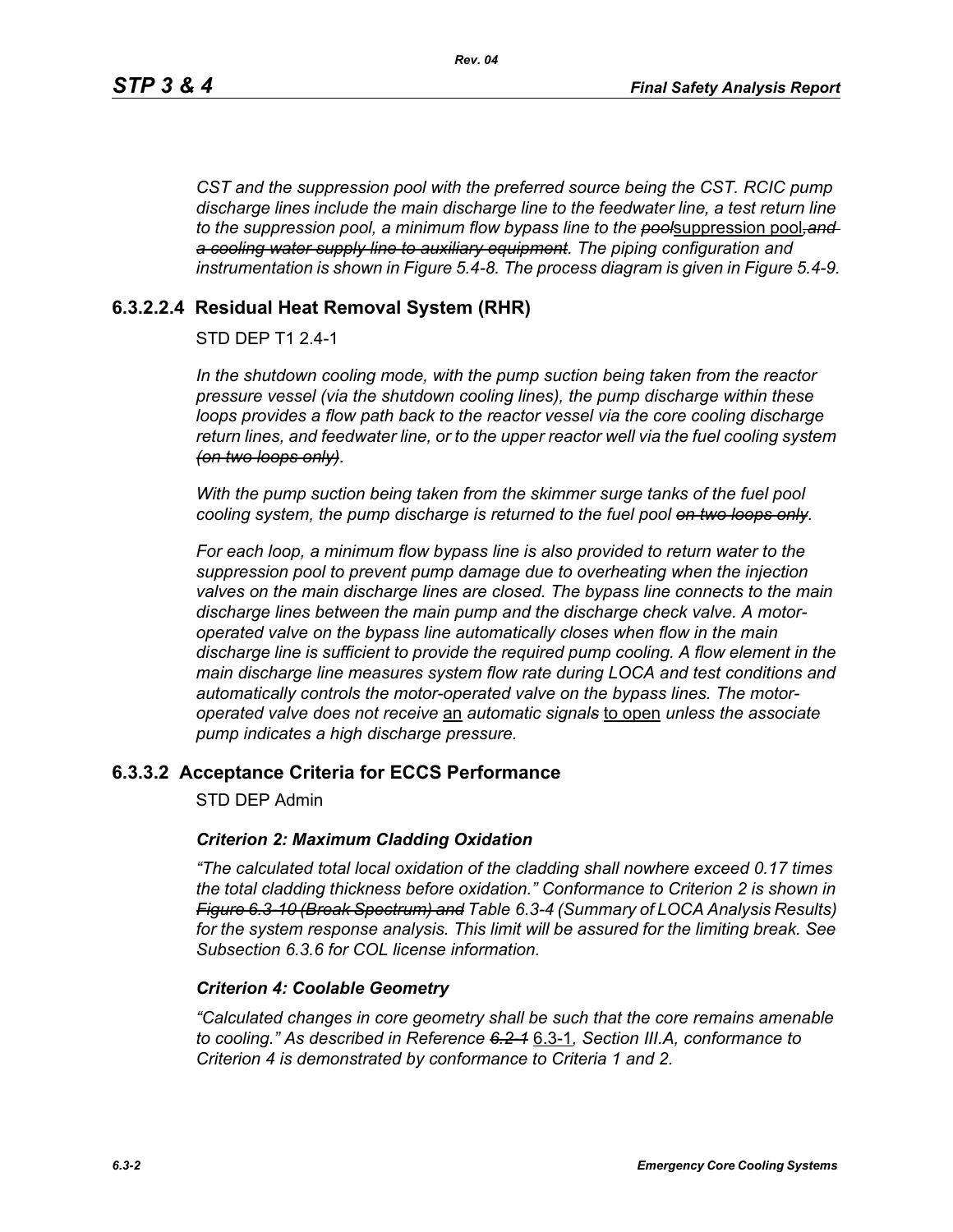## *Criterion 5: Long-Term Cooling*

*"After any calculated successful initial operation of the ECCS, the calculated core temperature shall be maintained at an acceptably low value and decay heat shall be removed for the extended period of time required by the long-lived radioactivity remaining in the core." Conformance to Criterion 5 is demonstrated generically for GE BWRs in Reference 6.2-1* 6.3-1*, Section III.A. Briefly summarized, for any LOCA, the water level can be restored to a level above the top of the core and maintained there indefinitely.*

# **6.3.3.10 Severe Accident Considerations**

STD DEP Admin

*If the LPFL is not initiated in time to prevent core damage*, LPFL injection is still beneficial *by enhancing cooling and preventing radioactive heating from the core debris. If injection is initiated prior to vessel failure, melt progression may be arrested in-vessel. However, if vessel failure occurs, debris will relocate from the vessel breach into the lower drywell. Water flowing into the lower drywell will cover the core debris and enhance debris cooling.*

# **6.3.4.2.2 ADS Testing**

### STD DEP T1 3.4-1

*An ADS logic system functional test and simulated automatic operation of all ADS logic channels are to be performed at least once per plant operating interval between reactor refuelings. Instrumentation*Sensor and logic *channels are demonstrated operable by the performance of a channel*divisional *functional test and a trip unit calibration at least once per month and a transmitter calibration at least once per operating interval.*

## **6.3.5 Instrumentation Requirements**

## STD DEP 1.8-1

*All instrumentation required for automatic and manual initiation of the HPCF, RCIC, RHR and ADS Systems is discussed in Subsection 7.3.1, and is designed to meet the requirements of IEEE-279*603 *and other applicable regulatory requirements. The HPCF, RCIC, RHR and ADS Systems can be manually initiated from the control room.*

## <span id="page-2-0"></span>**6.3.6 COL License Information**

#### **6.3.6.1 ECCS Performance Results**

The following site-specific supplement addresses COL License Information Item 6.6.

No departures are being taken from the fuel design licensing basis that is described in the reference ABWR DCD, including the core loading map used for response analysis in Figure 4.3-1 and the basic control strategy in Table 4A-1. Consequently,  $\pm$ the exposure-dependent MAPLHGR, peak cladding temperature, and oxidation fraction for the **each** initial core bundle design based on the limiting break size are will be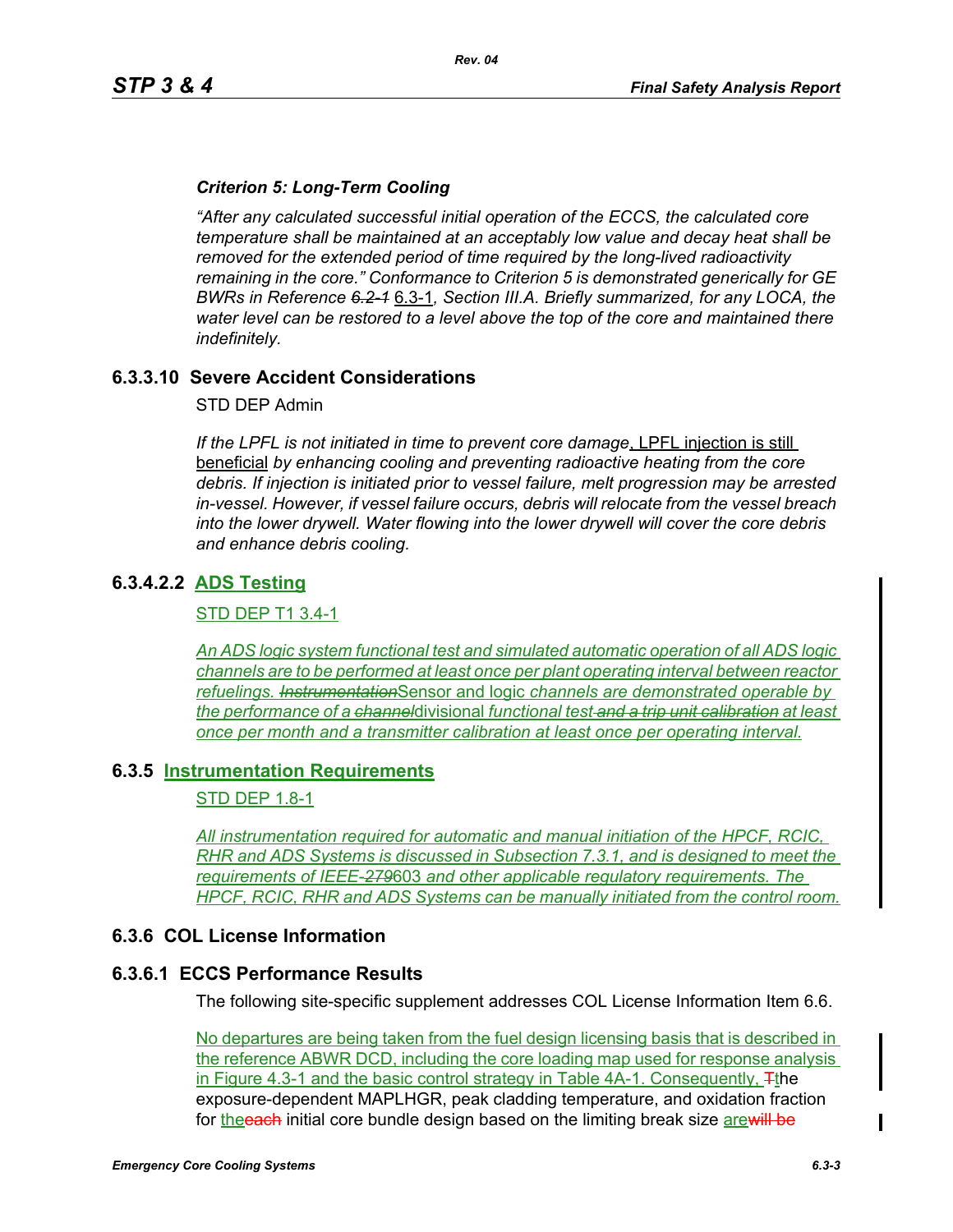provided in subsection 6.3.3 of the DCD as an amendment to the FSAR in accordance with 10 CFR 50.71(e) at least one year prior to fuel load. The analysis will reflect the final fuel design for the initial core loading. (COM 6.3-1)

# **6.3.6.2 ECCS Testing Requirements**

The following site-specific supplement addresses COL License Information Item 6.7.

In accordance with the Technical Specifications, a test will be performed every refueling outage in which each ECCS subsystem is actuated through the emergency operating sequence. The test procedure will be developed consistent with the plant operating procedure development plan in Section 13.5. (COM 6.3-2)

# **6.3.6.3 Limiting Break Results**

The following site-specific supplement addresses COL License Information Item 6.7a.

No departures are being taken from the fuel design licensing basis that is described in the reference ABWR DCD, including the core loading map used for response analysis in Figure 4.3-1 and the basic control strategy in Table 4A-1. Consequently, Tthe analysis results for the limiting break for the each bundle design are will be provided in subsection 6.3.3.7.3 of the DCD. as an amendment to the FSAR in accordance with-10 CFR 50.71(e) at least one year prior to fuel load. The analysis will reflect the final fuel design for the initial core loading. (COM 6.3-3)